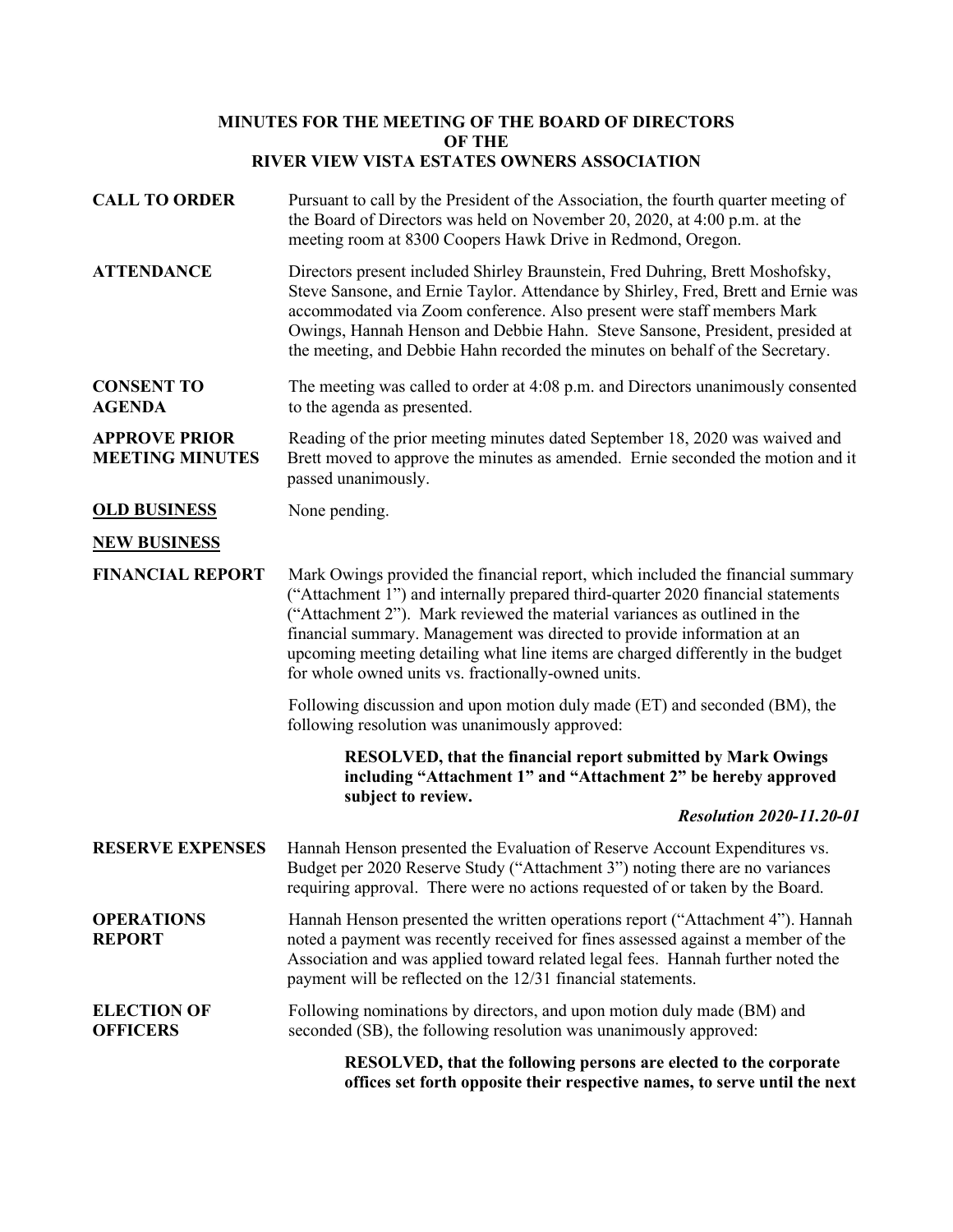|                                                | meeting of directors following the members' annual meeting in 2021,<br>and until their respective successors shall be elected and qualified:                                                                                                                                                                                                                                                                                                                                                                                                                       |
|------------------------------------------------|--------------------------------------------------------------------------------------------------------------------------------------------------------------------------------------------------------------------------------------------------------------------------------------------------------------------------------------------------------------------------------------------------------------------------------------------------------------------------------------------------------------------------------------------------------------------|
|                                                | <b>Steve Sansone - President</b>                                                                                                                                                                                                                                                                                                                                                                                                                                                                                                                                   |
|                                                | <b>Ernie Taylor – Vice President</b>                                                                                                                                                                                                                                                                                                                                                                                                                                                                                                                               |
|                                                | <b>Hannah Henson - Secretary</b>                                                                                                                                                                                                                                                                                                                                                                                                                                                                                                                                   |
|                                                | <b>Fred Duhring - Treasurer</b>                                                                                                                                                                                                                                                                                                                                                                                                                                                                                                                                    |
|                                                | <b>Resolution 2020-11.20-02</b>                                                                                                                                                                                                                                                                                                                                                                                                                                                                                                                                    |
| <b>TRAVEL/LODGING</b><br><b>EXPENSE POLICY</b> | Directors reviewed and affirmed the current expense policy for the 2020/2021<br>board year. The current policy was read, and is copied here for reference purposes:                                                                                                                                                                                                                                                                                                                                                                                                |
|                                                | "Transportation costs are allowed based on the most prudent mode of<br>travel as determined by each director. If driving, a mileage rate will be<br>paid at the then current IRS mileage rate. Air travel will be reimbursed at<br>cost. Lodging, as needed to accommodate for the meeting schedules (1-2<br>nights), will be provided by the Association at the resort property. In<br>addition, communication costs will be reimbursed to directors at cost upon<br>receipt of a bill."                                                                          |
|                                                | Following discussion, and upon motion duly made (BM) and seconded (ET), the<br>following resolution was unanimously approved:                                                                                                                                                                                                                                                                                                                                                                                                                                      |
|                                                | RESOLVED, that the 2020/2021 Travel/Lodging Expense Policy be<br>hereby approved.<br><b>Resolution 2020-11.20-03</b>                                                                                                                                                                                                                                                                                                                                                                                                                                               |
| 2021 ASSOCIATION<br><b>BUDGET</b>              | Mark Owings reviewed the budget summary ("Attachment 5") and proposed 2021<br>Association Budget, reviewing individual line items with directors. Following<br>discussion, the Board directed management to include fees in the 2021 budget to<br>place glass containers in the garbage/recycling corrals and put on a schedule for<br>regular emptying. Directors agreed on a final budget including discussed addition<br>for the glass recycling expense in the Waste Removal line item, and a minor edit to<br>the Director Travel line item ("Attachment 6"). |
|                                                | Next, Hannah presented the 2021 Association Reserve Study ("Attachment 7"),<br>including the proposed list of planned annual expenditures for 2021.                                                                                                                                                                                                                                                                                                                                                                                                                |
|                                                | Following discussion and upon motion duly made (BM) and seconded (ET), the<br>following resolution was unanimously approved:                                                                                                                                                                                                                                                                                                                                                                                                                                       |
|                                                | <b>RESOLVED, that the River View Vista Estates 2021 Association</b><br>Budget ("Attachment 6") be approved as presented; and                                                                                                                                                                                                                                                                                                                                                                                                                                       |
|                                                | BE IT FURTHER RESOLVED that the 2021 Reserve Study<br>("Attachment 7"), including the proposed 2021 expenditure schedule,                                                                                                                                                                                                                                                                                                                                                                                                                                          |
|                                                | be hereby approved.<br><b>Resolution 2020-11.20-04</b>                                                                                                                                                                                                                                                                                                                                                                                                                                                                                                             |
|                                                | Ernie commented that the Board is approving a budget that includes many line<br>items that this Board does not have any authority over, and asked if the<br>Association Board of Directors can review fractional budgets even though they<br>don't have the authority to approve them. Management indicated this is likely                                                                                                                                                                                                                                         |